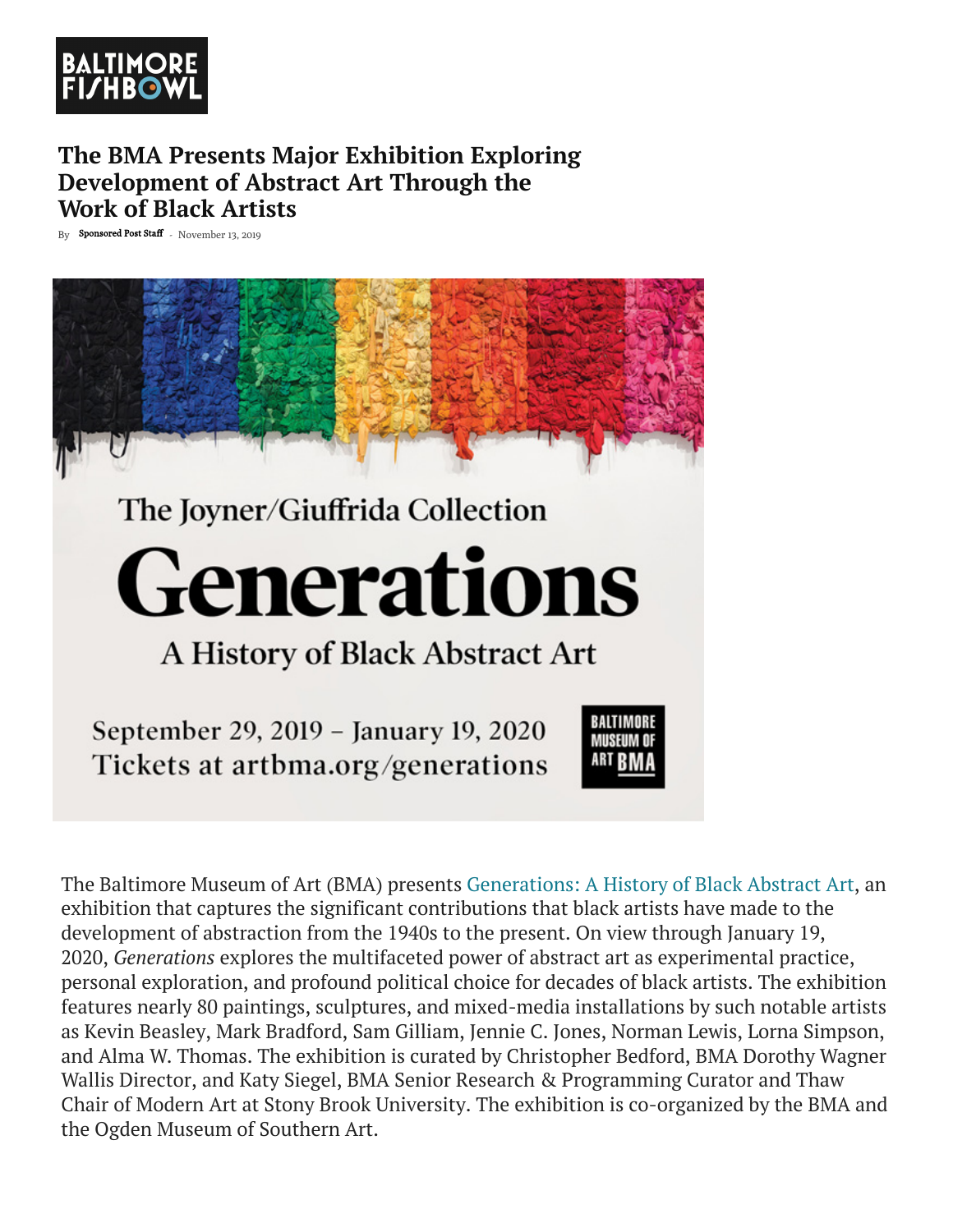Drawing on the extensive collection of Pamela J. Joyner and Alfred J. Giuffrida, which is recognized for its unparalleled holdings of works by historic and contemporary black artists, *Generations* builds on the previously touring *Solidary & Solitary* exhibition, doubling the show's scale and scope in the BMA's expansive galleries with new works from The Joyner/Giuffrida Collection, as well as select objects from the museum's contemporary collection. The exhibition highlights unexpected resonances and important distinctions between artists, across time and geographic contexts. In addition to in-depth presentations of work by Norman Lewis, Lynette Yiadom-Boakye, and Charles Gaines, Generations provides visitors with in-depth explorations of the work of Alma W. Thomas and Jack Whitten, as well as a broader selection of dialogues that juxtapose works between such artists as Gary Simmons and Lorna Simpson, Melvin Edwards and Leonardo Drew, and Kevin Beasley and Shinique Smith. These pairings are supported by thematic groupings with landmark works by Frank Bowling, Al Loving, Julie Mehretu, Joe Overstreet, and Virginia Jaramillo that emphasize the different processes and materials used in abstraction and how the definition of painting has expanded.

"We find ourselves today in an important moment of cultural reckoning—one in which it is imperative for institutions like the BMA to re-examine the histories of art and to tell a truer and more multidimensional story. In working with the visionary Joyner/Giuffrida Collection, as well as the BMA's own growing collection, we have an extraordinary opportunity to expand perceptions of what contemporary art was and can be, and celebrate the spectrum and brilliance of artists who have redefined and given depth to abstract art into the present day," said Siegel. "With this expanded version of the exhibition, we are excited to dive deeper into the material dialogues within and across the work of the featured artists, introducing new audiences to their visions and practices."

The opening of Generations follows the BMA's re-conceptualization of its contemporary galleries, in a presentation titled Every Day: Selections from the Collection. The reinstallation highlights major works and several new acquisitions by such visionary artists as Howardena Pindell, David Hammons, Kara Walker, Nari Ward, and Jack Whitten, placing black artistic achievement at the center of a thematic overview of modern and contemporary art. This initiative underscores the BMA's commitment to collecting and presenting the work of artists that have typically been underrepresented in major institutions and exhibitions.

"The presentation of Generations is part of a broader vision to reshape the idea of the museum—who it belongs to and whom it represents. This effort occurs across our special exhibitions, collecting, and public programs. In this way, we can recognize historical shortcomings, and provide our audiences with a richer, more vibrant, and dynamic picture of art—one that speaks to different communities, perspectives, and realities," said Christopher Bedford, BMA Dorothy Wagner Wallis Director. "We are very much looking forward to our upcoming exhibitions and to the important conversations they may spur."